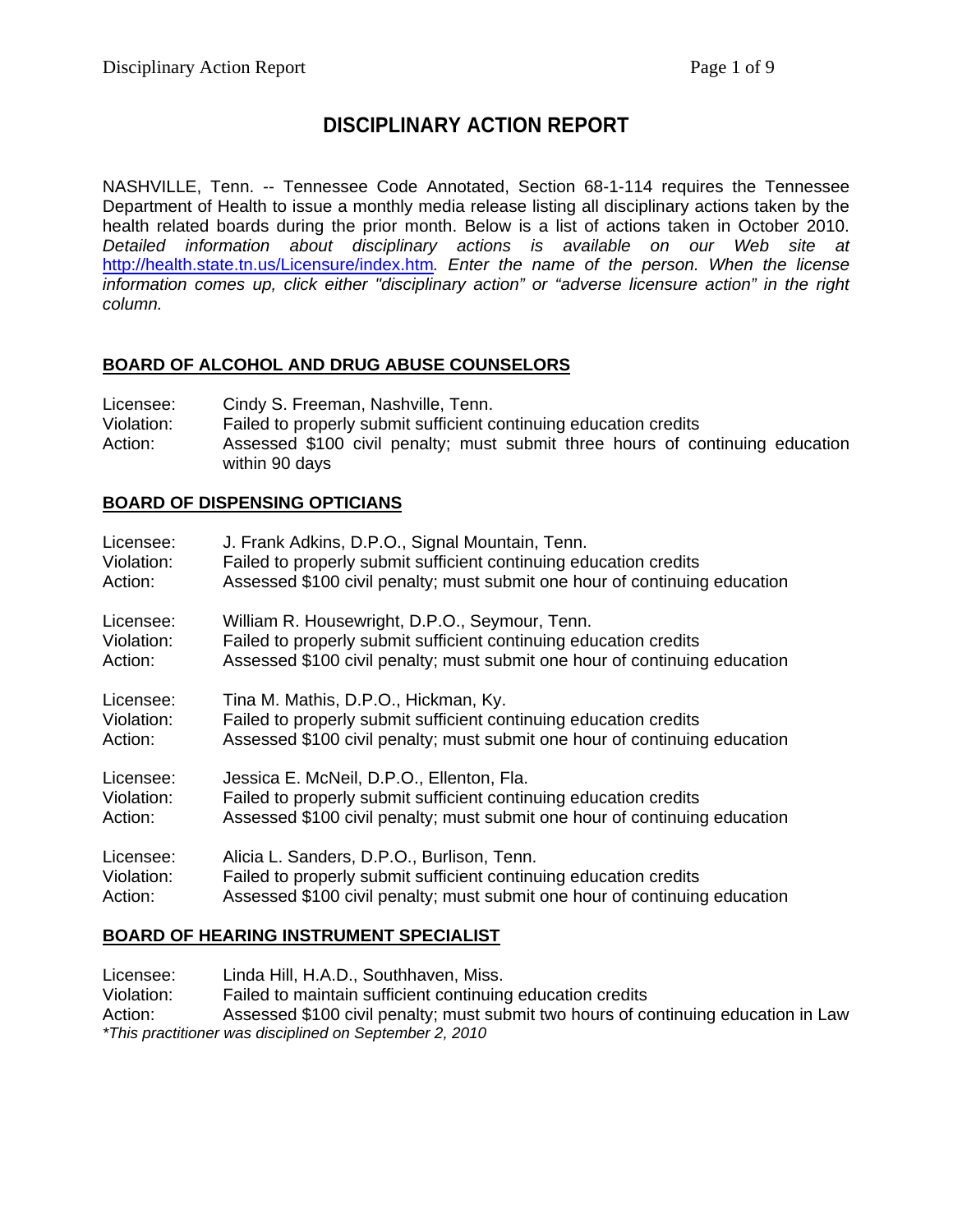# **BOARD OF NURSING**

| Licensee:                          | Christopher S. Agee, R.N., Harrogate, Tenn.                                                                                                                                                                                                                           |
|------------------------------------|-----------------------------------------------------------------------------------------------------------------------------------------------------------------------------------------------------------------------------------------------------------------------|
| Violation:                         | Failed to pay student loan                                                                                                                                                                                                                                            |
| Action:                            | License suspended                                                                                                                                                                                                                                                     |
| Licensee:<br>Violation:<br>Action: | Ruth Andersen, L.P.N., Thompson Station, Tenn.<br>Submitted altered documents as part of employment process<br>License reprimanded; must submit 6 hours of continuing education credits in<br>ethics within one year                                                  |
| Licensee:                          | Melissa D. Arms, L.P.N., Hilham, Tenn.                                                                                                                                                                                                                                |
| Violation:                         | Failed to pay student loan                                                                                                                                                                                                                                            |
| Action:                            | License suspended                                                                                                                                                                                                                                                     |
| Licensee:                          | Barbara F. Baker, R.N., Memphis, Tenn.                                                                                                                                                                                                                                |
| Violation:                         | Practicing while impaired                                                                                                                                                                                                                                             |
| Action:                            | License suspended; must meet certain terms and conditions.                                                                                                                                                                                                            |
| Licensee:                          | Georgia A. Baldwin, L.P.N., Sevierville, Tenn.                                                                                                                                                                                                                        |
| Violation:                         | Failed to pay student loan                                                                                                                                                                                                                                            |
| Action:                            | License suspended                                                                                                                                                                                                                                                     |
| Licensee:<br>Violation:<br>Action: | Mary Ann Bell, R.N., Johnson City, Tenn.<br>Removed controlled substances without authorization from a license prescriber<br>License placed on probation to run concurrent with contract already in place with<br>the Tennessee Professional Assistance Program       |
| Licensee:                          | Lisa D. Bell, R.N., Etowah, Tenn.                                                                                                                                                                                                                                     |
| Violation:                         | Failed to pay student loan                                                                                                                                                                                                                                            |
| Action:                            | License suspended                                                                                                                                                                                                                                                     |
| Licensee:<br>Violation:<br>Action: | Christina L. Birchfield, R.N., Knoxville, Tenn.<br>Removed controlled substances without authorization from a license presciber<br>License placed on probation to run concurrent with contract already in place with<br>the Tennessee Professional Assistance Program |
| Licensee:                          | Alton R. Birmingham L.P.N., Lebanon, Tenn.                                                                                                                                                                                                                            |
| Violation:                         | Failed to pay student loan                                                                                                                                                                                                                                            |
| Action:                            | License suspended                                                                                                                                                                                                                                                     |
| Licensee:                          | Melissa J. Brooks, R.N., South Fulton, Tenn.                                                                                                                                                                                                                          |
| Violation:                         | Failed to pay student loan                                                                                                                                                                                                                                            |
| Action:                            | License suspended                                                                                                                                                                                                                                                     |
| Licensee:                          | Kimberly A. Brown, R.N., Murfreesboro, Tenn.                                                                                                                                                                                                                          |
| Violation:                         | Failed to pay student loan                                                                                                                                                                                                                                            |
| Action:                            | License suspended                                                                                                                                                                                                                                                     |
| Licensee:                          | Deborah Bryant (Onan), A.P.N., R.N., Henderson, Ky.                                                                                                                                                                                                                   |
| Violation:                         | Sexual misconduct with a patient                                                                                                                                                                                                                                      |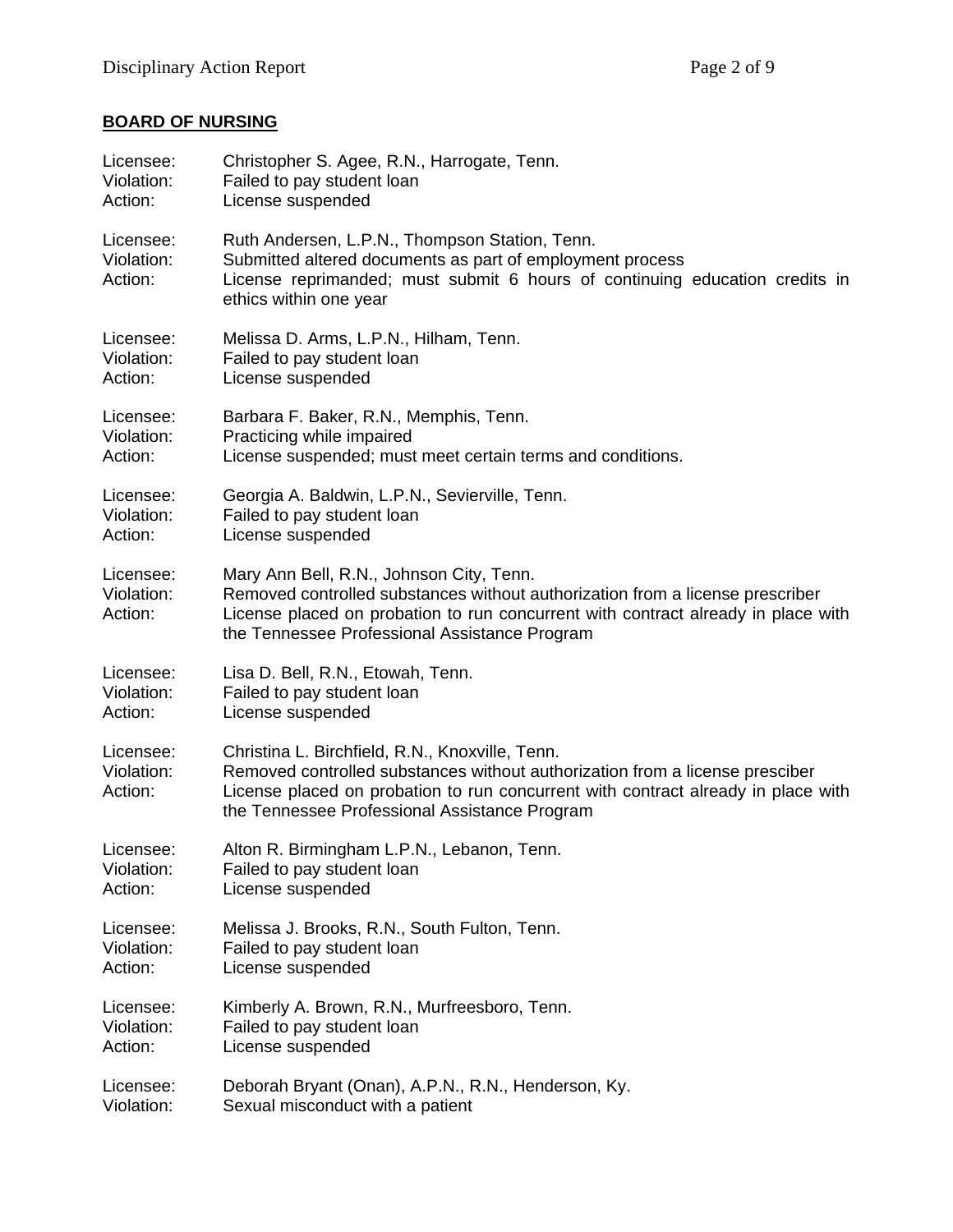| Action:                            | License reprimanded                                                                                                                                                                                                                                      |
|------------------------------------|----------------------------------------------------------------------------------------------------------------------------------------------------------------------------------------------------------------------------------------------------------|
| Licensee:                          | Cynthia J. Chapman, R.N., Tracy City, Tenn.                                                                                                                                                                                                              |
| Violation:                         | Failed to pay student loan                                                                                                                                                                                                                               |
| Action:                            | License suspended                                                                                                                                                                                                                                        |
| Licensee:                          | Tonya M. Chisholm, L.P.N., Johnson City, Tenn.                                                                                                                                                                                                           |
| Violation:                         | Failed to pay student loan                                                                                                                                                                                                                               |
| Action:                            | License suspended                                                                                                                                                                                                                                        |
| Licensee:                          | Tami L. Collins, L.P.N., Rising Fawn, Ga.                                                                                                                                                                                                                |
| Violation:                         | Failed to pay student loan                                                                                                                                                                                                                               |
| Action:                            | License suspended                                                                                                                                                                                                                                        |
| Licensee:                          | Lanorte R. Crawford, L.P.N., Hendersonville, Tenn.                                                                                                                                                                                                       |
| Violation:                         | Failed to pay student loan                                                                                                                                                                                                                               |
| Action:                            | License suspended                                                                                                                                                                                                                                        |
| Licensee:<br>Violation:<br>Action: | Dolores J. Crowley, L.P.N., Lafollette, Tenn.<br>Unprofessional conduct; positive drug screen<br>License placed on probation; must obtain evaluation from the Tennessee<br>Professional Assistance Program within 60 days and follow all recommendations |
| Licensee:                          | Sheila R. Crum, R.N., Whitesburg, Tenn.                                                                                                                                                                                                                  |
| Violation:                         | Failed to pay student loan                                                                                                                                                                                                                               |
| Action:                            | License suspended                                                                                                                                                                                                                                        |
| Licensee:                          | Earlene D. Cruze, R.N., Clinton, Tenn.                                                                                                                                                                                                                   |
| Violation:                         | Violation of board order                                                                                                                                                                                                                                 |
| Action:                            | License voluntarily surrendered/revoked                                                                                                                                                                                                                  |
| Licensee:<br>Violation:<br>Action: | Mark A. Dugger, R.N., Chattanooga, Tenn.<br>Guilty of a crime<br>License suspended; must meet certain terms and conditions; assessed \$500 civil<br>penalty, plus costs                                                                                  |
| Licensee:                          | Carolyn Y. Dunlap, R.N., Memphis, Tenn.                                                                                                                                                                                                                  |
| Violation:                         | Failed to pay student loan                                                                                                                                                                                                                               |
| Action:                            | License suspended                                                                                                                                                                                                                                        |
| Licensee:<br>Violation:<br>Action: | Reginald D. Edwards, R.N., Shelbyville, Tenn.<br>Failed to maintain accurate medication administration documentation; abandoning<br>or neglecting a patient requiring nursing care<br>License revoked                                                    |
| Licensee:                          | Tammy L. Estes, R.N., McEwen, Tenn.                                                                                                                                                                                                                      |
| Violation:                         | Failed to pay student loan                                                                                                                                                                                                                               |
| Action:                            | License suspended                                                                                                                                                                                                                                        |
| Licensee:                          | Tina L. Fox, L.P.N., Lewisburg, Tenn.                                                                                                                                                                                                                    |
| Violation:                         | Unprofessional conduct; failure to maintain accurate patient records                                                                                                                                                                                     |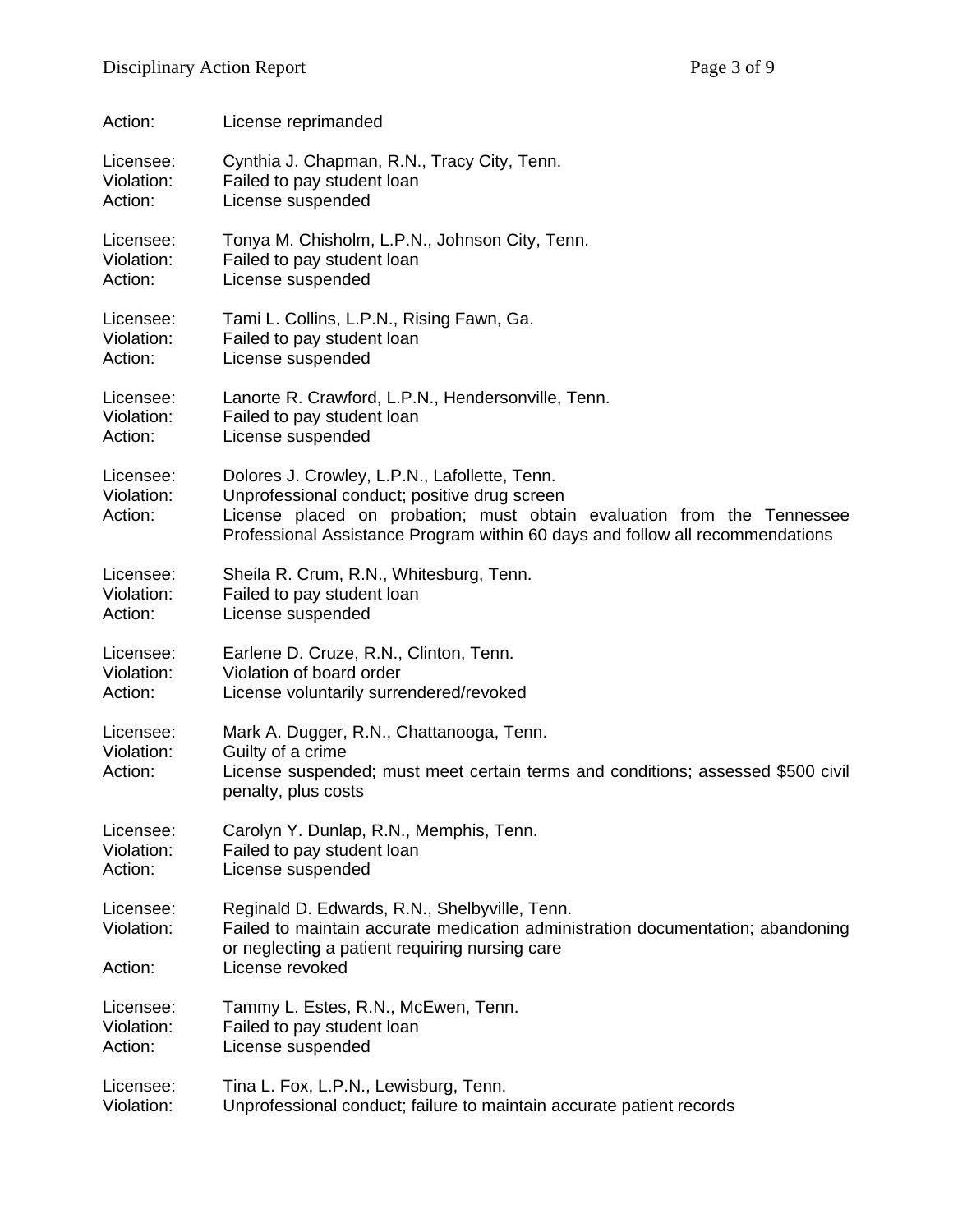| Action:                            | License revoked; assessed \$1,000 civil penalty, plus costs                                                                                                                                                                |
|------------------------------------|----------------------------------------------------------------------------------------------------------------------------------------------------------------------------------------------------------------------------|
| Licensee:                          | Judy A. Fuller, L.P.N., Maryville, Tenn.                                                                                                                                                                                   |
| Violation:                         | Failed to pay student loan                                                                                                                                                                                                 |
| Action:                            | License suspended                                                                                                                                                                                                          |
| Licensee:                          | Lucretia R. Glenn, L.P.N., Murfreesboro, Tenn.                                                                                                                                                                             |
| Violation:                         | Failed to pay student loan                                                                                                                                                                                                 |
| Action:                            | License suspended                                                                                                                                                                                                          |
| Licensee:                          | Patricia L. Goodwin, L.P.N., Smithville, Tenn.                                                                                                                                                                             |
| Violation:                         | Failed to pay student loan                                                                                                                                                                                                 |
| Action:                            | License suspended                                                                                                                                                                                                          |
| Licensee:                          | Dawn M. Hayes, R.N., Knoxville, Tenn.                                                                                                                                                                                      |
| Violation:                         | Failed to pay student loan                                                                                                                                                                                                 |
| Action:                            | License suspended                                                                                                                                                                                                          |
| Licensee:                          | Emma S. Hayes, L.P.N., Knoxville, Tenn.                                                                                                                                                                                    |
| Violation:                         | Failed to pay student loan                                                                                                                                                                                                 |
| Action:                            | License suspended                                                                                                                                                                                                          |
| Licensee:                          | Gary D. Henderson, R.N., Knoxville, Tenn.                                                                                                                                                                                  |
| Violation:                         | Violation of board order                                                                                                                                                                                                   |
| Action:                            | License revoked; assessed \$1,000 civil penalty, plus costs                                                                                                                                                                |
| Licensee:                          | Jacqueline R. Hendricks, L.P.N., Clinton, Tenn.                                                                                                                                                                            |
| Violation:                         | Failed to pay student loans                                                                                                                                                                                                |
| Action:                            | License suspended                                                                                                                                                                                                          |
| Licensee:                          | Cherie C. Herndon, R.N., Boliver, Tenn.                                                                                                                                                                                    |
| Violation:                         | Failed to pay student loan                                                                                                                                                                                                 |
| Action:                            | Liicense suspended                                                                                                                                                                                                         |
| Licensee:                          | Samantha G. Hixson, L.P.N., Lupton City, Tenn.                                                                                                                                                                             |
| Violation:                         | Unprofessional conduct                                                                                                                                                                                                     |
| Action:                            | License voluntarily surrendered/revoked                                                                                                                                                                                    |
| Licensee:                          | Karen L. Jones, R.N., Lebanon, Tenn.                                                                                                                                                                                       |
| Violation:                         | Failed to pay student loan                                                                                                                                                                                                 |
| Action:                            | License suspended                                                                                                                                                                                                          |
| Licensee:                          | LaToya C. Jones, R.N., Memphis, Tenn.                                                                                                                                                                                      |
| Violation:                         | Failed to pay student loan                                                                                                                                                                                                 |
| Action:                            | License suspended                                                                                                                                                                                                          |
| Licensee:<br>Violation:<br>Action: | Jack A. Kennedy, R.N., Nashville, Tenn.<br>Guilty of a crime; working while impaired<br>License placed on probation to run concurrent with contract already in place with<br>the Tennessee Professional Assistance Program |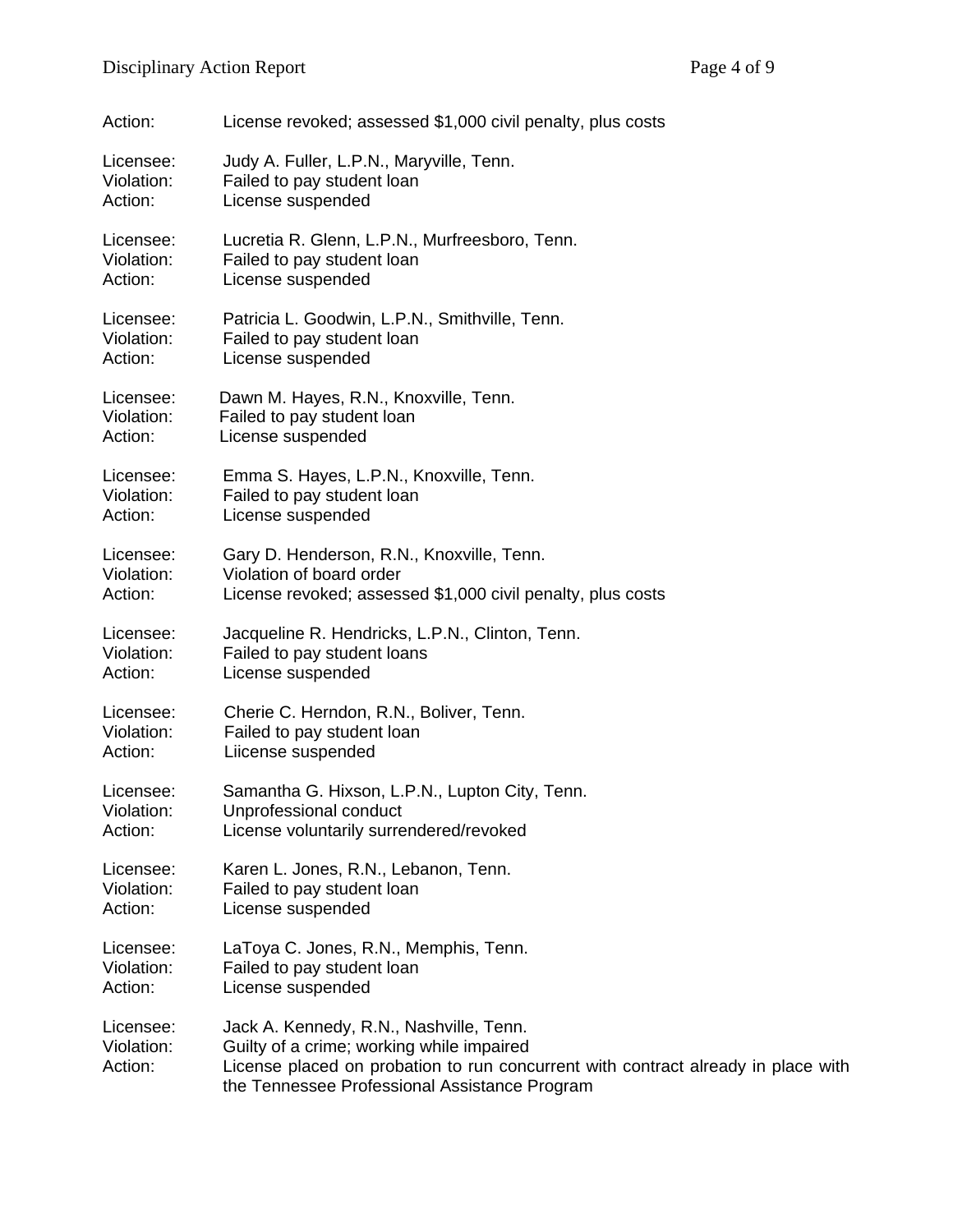| Licensee:<br>Violation:<br>Action: | Mary C. Lantz, R.N., Knoxville, Tenn.<br>Failed to maintain accurate medication administration documentation<br>License placed on probation to run concurrent with contract already in place with<br>the Tennessee Professional Assistance Program |
|------------------------------------|----------------------------------------------------------------------------------------------------------------------------------------------------------------------------------------------------------------------------------------------------|
| Licensee:                          | Deborah A. Lester, L.P.N., Knoxville, Tenn.                                                                                                                                                                                                        |
| Violation:                         | Failed to pay student loan                                                                                                                                                                                                                         |
| Action:                            | License suspended                                                                                                                                                                                                                                  |
| Licensee:                          | Lorraine K. Linkous, R.N., Knoxville, Tenn.                                                                                                                                                                                                        |
| Violation:                         | Failed to pay student loan                                                                                                                                                                                                                         |
| Action:                            | License suspended                                                                                                                                                                                                                                  |
| Licensee:                          | Wendy L. Lepley, R.N., Hixson, Tenn.                                                                                                                                                                                                               |
| Violation:                         | Failed to pay student loan                                                                                                                                                                                                                         |
| Action:                            | License suspended                                                                                                                                                                                                                                  |
| Licensee:<br>Violation:<br>Action: | Lindsay E. Lowe, R.N., Hermitage, Tenn.<br>Removed controlled substances without authorization from a licensed prescriber;<br>addicted to the use of alcohol, narcotics or other drugs<br>License voluntarily surrendered/revoked                  |
| Licensee:                          | Roshell R. McGinister, R.N., Memphis, Tenn.                                                                                                                                                                                                        |
| Violation:                         | Failed to pay student loan                                                                                                                                                                                                                         |
| Action:                            | License suspended                                                                                                                                                                                                                                  |
| Licensee:                          | Miriam A. Miller, L.P.N., Nashville, Tenn.                                                                                                                                                                                                         |
| Violation:                         | Failed to pay student loan                                                                                                                                                                                                                         |
| Action:                            | License suspended                                                                                                                                                                                                                                  |
| Licensee:                          | Sabrina L. Miller, L.P.N., Mt. Juliet, Tenn.                                                                                                                                                                                                       |
| Violation:                         | Failed to pay student loan                                                                                                                                                                                                                         |
| Action:                            | License suspended                                                                                                                                                                                                                                  |
| Licensee:                          | Valeria E. Mitchell, L.P.N., Vonore, Tenn.                                                                                                                                                                                                         |
| Violation:                         | Failed to pay student loan                                                                                                                                                                                                                         |
| Action:                            | License suspended                                                                                                                                                                                                                                  |
| Licensee:                          | Patricia Moyo, L.P.N., Antioch, Tenn.                                                                                                                                                                                                              |
| Violation:                         | Failed to pay student loan                                                                                                                                                                                                                         |
| Action:                            | License suspended                                                                                                                                                                                                                                  |
| Licensee:<br>Violation:<br>Action: | Devon Norris, R.N., Rossville, Ga.<br>Admitted to knowingly exchanging information and sexual dialogue with two (2)<br>females believed to be underage<br>License voluntarily surrendered/revoked                                                  |
| Licensee:<br>Violation:<br>Action: | Tracy D. Overman, R.N., Memphis, Tenn.<br>Unprofessional conduct; failed to maintain the advocacy of the Tennessee<br>Professional Assistance Program<br>License voluntarily surrendered/revoked                                                   |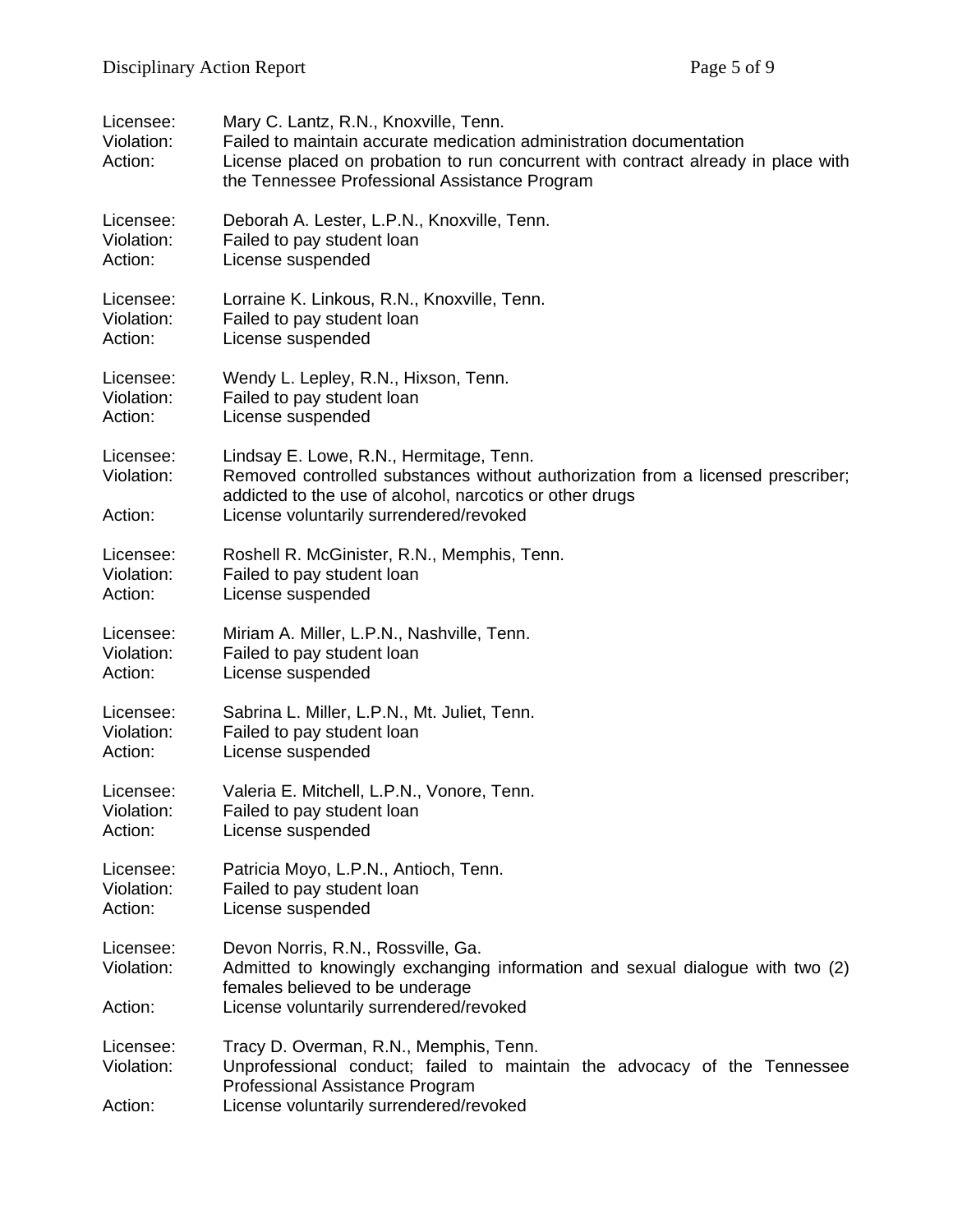| Licensee:<br>Violation:<br>Action: | Melinda A. Owens, R.N., Knoxville, Tenn.<br>Removed controlled substances without authorization from a license prescriber<br>License placed on probation to run concurrent with contract already in place with<br>the Tennessee Professional Assistance Program                                                                                                    |
|------------------------------------|--------------------------------------------------------------------------------------------------------------------------------------------------------------------------------------------------------------------------------------------------------------------------------------------------------------------------------------------------------------------|
| Licensee:                          | Dewanda F. Powell, L.P.N., Nashville, Tenn.                                                                                                                                                                                                                                                                                                                        |
| Violation:                         | Failed to pay student loan                                                                                                                                                                                                                                                                                                                                         |
| Action:                            | License suspended                                                                                                                                                                                                                                                                                                                                                  |
| Licensee:<br>Violation:<br>Action: | Bobby D. Reynolds II, A.P.N., R.N., Johnson City, Tenn.<br>Over prescribing and failure to accurately document necessity for treatment and<br>treatment provided<br>A.P.N. license suspended an additional 2 years; R.N. license suspended; must<br>meet certain terms and conditions; assessed \$25,000 for a combined total of civil<br>penalties and case costs |
| Licensee:                          | Timothy D. Rice, R.N., White Pine, Tenn.                                                                                                                                                                                                                                                                                                                           |
| Violation:                         | Working while impaired                                                                                                                                                                                                                                                                                                                                             |
| Action:                            | License suspended; must meet certain terms and conditions                                                                                                                                                                                                                                                                                                          |
| Licensee:                          | Kristen M. Robinson, L.P.N., Lavergne, Tenn.                                                                                                                                                                                                                                                                                                                       |
| Violation:                         | Failed to pay student loan                                                                                                                                                                                                                                                                                                                                         |
| Action:                            | License suspended                                                                                                                                                                                                                                                                                                                                                  |
| Licensee:                          | Kristy L. Smartt, L.P.N., McMinnville, Tenn.                                                                                                                                                                                                                                                                                                                       |
| Violation:                         | Failed to pay student loan                                                                                                                                                                                                                                                                                                                                         |
| Action:                            | License suspended                                                                                                                                                                                                                                                                                                                                                  |
| Licensee:                          | Ellora J. Spears, L.P.N., Jasper, Tenn.                                                                                                                                                                                                                                                                                                                            |
| Violation:                         | Removed controlled substances without authorization from a licensed prescriber                                                                                                                                                                                                                                                                                     |
| Action:                            | License revoked                                                                                                                                                                                                                                                                                                                                                    |
| Licensee:                          | Donna G. Sweezy, L.P.N., Livingston, Tenn.                                                                                                                                                                                                                                                                                                                         |
| Violation:                         | Working while impaired                                                                                                                                                                                                                                                                                                                                             |
| Action:                            | License suspended; must meet certain terms and conditions                                                                                                                                                                                                                                                                                                          |
| Licensee:                          | Brenda L. Taylor, R.N., Kodak, Tenn.                                                                                                                                                                                                                                                                                                                               |
| Violation:                         | Failed to pay student loan                                                                                                                                                                                                                                                                                                                                         |
| Action:                            | License suspended                                                                                                                                                                                                                                                                                                                                                  |
| Licensee:<br>Violation:<br>Action: | Stacy A. Taylor, L.P.N., Columbia, Tenn.<br>Failed to maintain accurate medication administration documentation;<br>impersonating another licensed practitioner<br>License suspended; must meet certain terms and conditions; must submit six<br>hours of continuing education regarding ethics within one year                                                    |
| Licensee:                          | Monique C. Terella, R.N., Morristown, Tenn.                                                                                                                                                                                                                                                                                                                        |
| Violation:                         | Failed to pay student loan                                                                                                                                                                                                                                                                                                                                         |
| Action:                            | License suspended                                                                                                                                                                                                                                                                                                                                                  |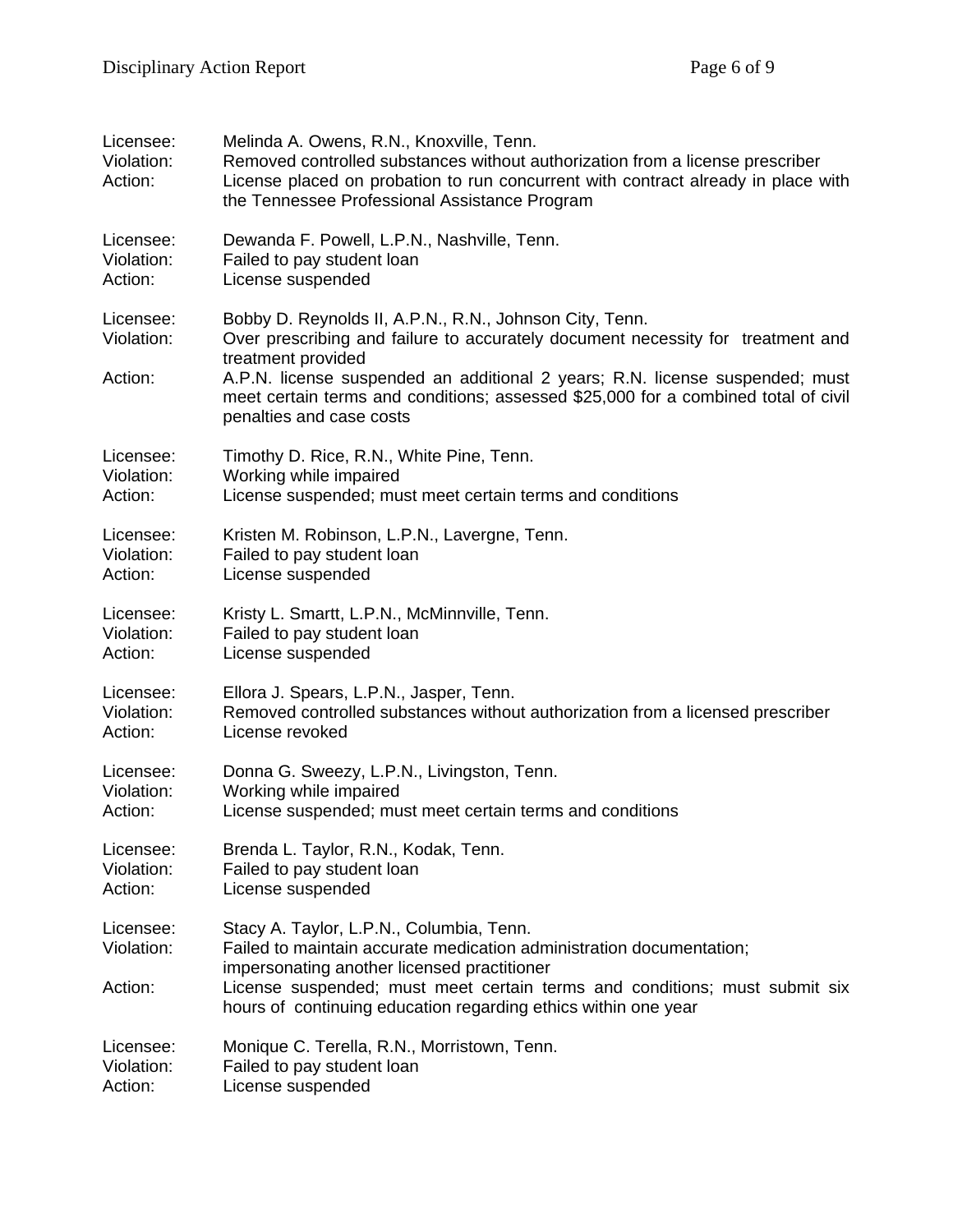| Licensee:                          | Tangie N. Thomas, L.P.N., Nashville, Tenn.                                                                                                                                                                                                 |
|------------------------------------|--------------------------------------------------------------------------------------------------------------------------------------------------------------------------------------------------------------------------------------------|
| Violation:                         | Failed to pay student loan                                                                                                                                                                                                                 |
| Action:                            | License suspended                                                                                                                                                                                                                          |
| Licensee:                          | Beatrice H. Thornton, L.P.N., Chattanooga, Tenn.                                                                                                                                                                                           |
| Violation:                         | Failed to pay student loan                                                                                                                                                                                                                 |
| Action:                            | License suspended                                                                                                                                                                                                                          |
| Licensee:                          | Sabrina Y. Turney, L.P.N., Chattanooga, Tenn.                                                                                                                                                                                              |
| Violation:                         | Failed to pay student loan                                                                                                                                                                                                                 |
| Action:                            | License suspended                                                                                                                                                                                                                          |
| Licensee:                          | Karla R. Washington, L.P.N., Memphis, Tenn.                                                                                                                                                                                                |
| Violation:                         | Failed to pay student loan                                                                                                                                                                                                                 |
| Action:                            | License suspended                                                                                                                                                                                                                          |
| Licensee:                          | Barbara D. Williams, L.P.N., Lawrenceburg, Tenn.                                                                                                                                                                                           |
| Violation:                         | Violation of board order                                                                                                                                                                                                                   |
| Action:                            | License voluntarily surrendered/revoked                                                                                                                                                                                                    |
| Licensee:                          | Elizabeth Williams, L.P.N., Columbia, Tenn.                                                                                                                                                                                                |
| Violation:                         | Failed to pay student loan                                                                                                                                                                                                                 |
| Action:                            | License suspended                                                                                                                                                                                                                          |
| Licensee:<br>Violation:<br>Action: | Jenny L. Wilson, L.P.N., Medon, Tenn.<br>Action taken by the state of Kentucky<br>License suspended; must meet certain terms and conditions; assessed \$1,000<br>civil penalty, plus costs                                                 |
| Licensee:                          | Vicky L. Wilson, L.P.N., Nashville, Tenn.                                                                                                                                                                                                  |
| Violation:                         | Failed to pay student loan                                                                                                                                                                                                                 |
| Action:                            | License suspended                                                                                                                                                                                                                          |
| Licensee:<br>Violation:<br>Action: | Cindy R. Winkles, R.N., Hixson, Tenn.<br>Failed to maintain accurate medication administration documentation; removed<br>controlled substances without authorization from a licensed prescriber<br>License voluntarily surrendered/revoked |

### **BOARD OF OPTOMETRY**

Licensee: Diane Redding, O.D., Cordova, Tenn. Violation: Failed to maintain sufficient continuing education credits Action: Assessed \$100 civil penalty; must submit one hour in CPR *This practitioner was disciplined on May 26, 2010* 

Licensee: Charles J. Foster, O.D., Newport, Tenn. Violation: Failed to maintain sufficient continuing education credits Action: Assessed \$100 civil penalty; must submit one hour in CPR *This practitioner was disciplined on September 17, 2010*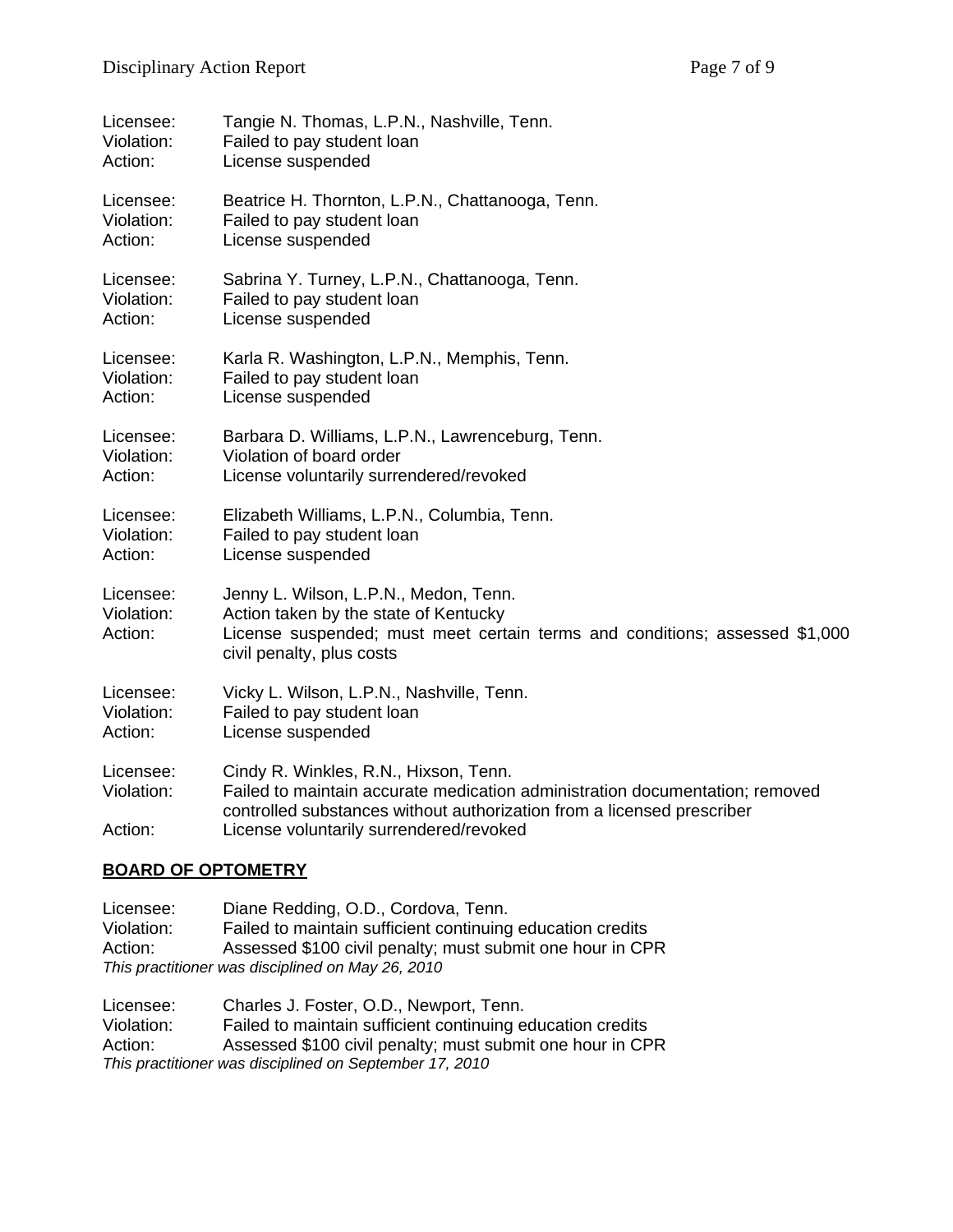# **BOARD OF OSTEOPATHIC EXAMINERS**

Licensee: Cody Davis, D.O., Parsons, Tenn.<br>Violation: Engaging in the practice of medicing Engaging in the practice of medicine when mentally or physically unable to do so Action: License summarily suspended

#### **BOARD OF EXAMINERS IN PSYCHOLOGY**

Licensee: Roger Morgan, Ph.D., Lakeland, Tenn. Violation: Guilty of a crime Action: License placed on probation for 3 years; must meet certain terms and conditions; assessed \$1,000 civil penalty

#### **ABUSE REGISTRY PLACEMENTS**

| Individual: | Amanda Bates, Wartburg, Tenn.                   |
|-------------|-------------------------------------------------|
| Abuse:      | Misappropriation                                |
| Profession: | Receptionist                                    |
| Individual: | Jennifer D. Bradley, Murfreesboro, Tenn.        |
| Abuse:      | Neglect                                         |
| Profession: | <b>Assistant Site Manager</b>                   |
| Individual: | John K. Butler, Greeneville, Tenn.              |
| Abuse:      | <b>Physical/Mental</b>                          |
| Profession: | <b>Direct Support Professional</b>              |
| Individual: | Jimmy T. Eatherly, Fayetteville, Tenn.          |
| Abuse:      | Sexual                                          |
| Profession: | <b>Direct Support Professional</b>              |
| Individual: | Tawana Y. Harris, Nashville, Tenn.              |
| Abuse:      | Physical                                        |
| Profession: | CNA (Revoked)                                   |
| Individual: | Tymier W. Johnson, Alcoa, Tenn.                 |
| Abuse:      | Neglect                                         |
| Profession: | <b>Direct Support Professional</b>              |
| Individual: | Clarence Jones, Memphis, Tenn.                  |
| Abuse:      | Physical                                        |
| Profession: | <b>Security Guard</b>                           |
| Individual: | Christina Leech, Maryville, Tenn.               |
| Abuse:      | Misappropriation                                |
| Profession: | <b>Client Coordinator</b>                       |
| Individual: | Rachel Lopez a/k/a Rachel Bajena, Algood, Tenn. |
| Abuse:      | Misappropriation                                |
| Profession: | <b>Support Specialist</b>                       |